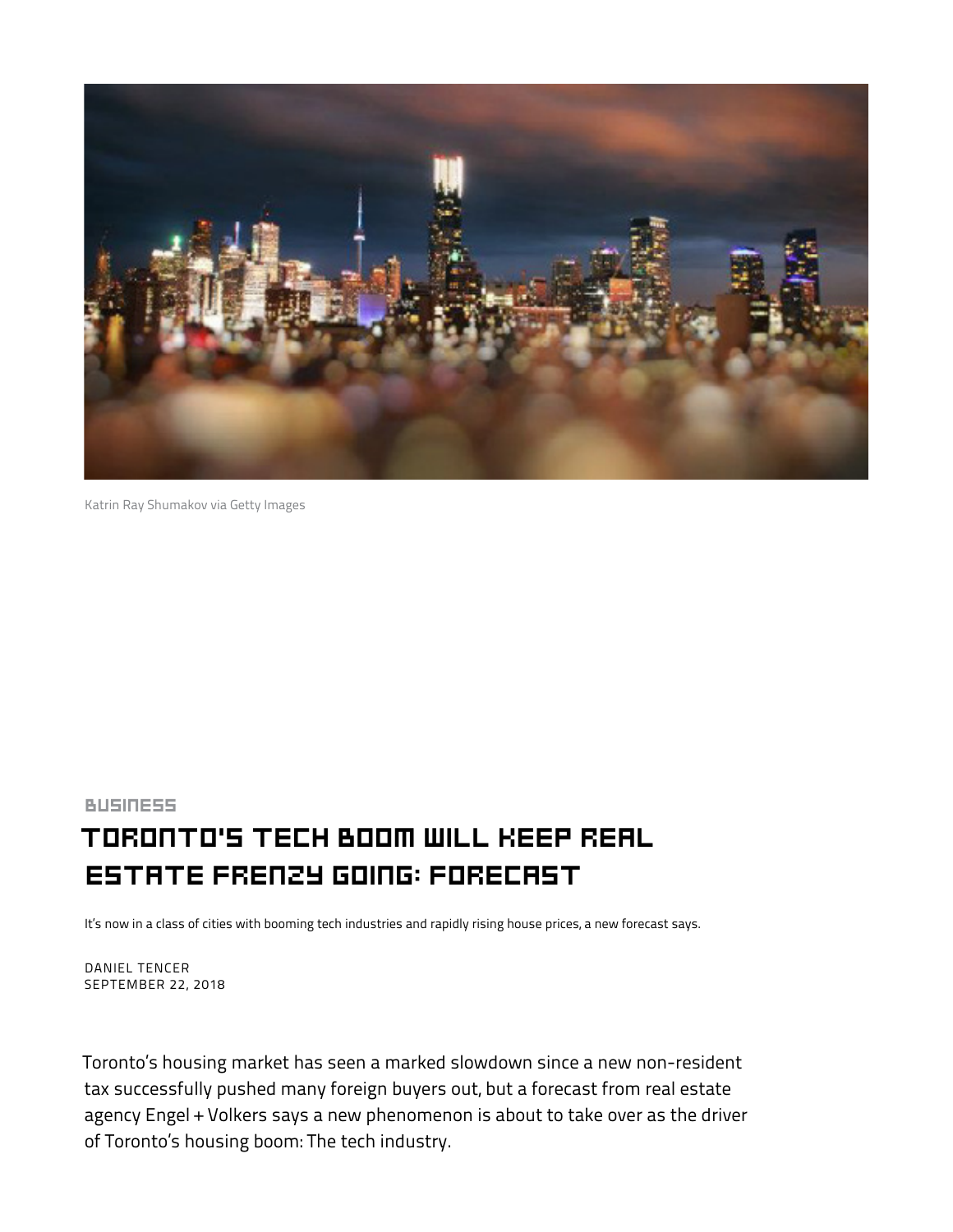

Image by CBRE

The influx of tech companies into Toronto's downtown core in recent years has already had "a huge effect" on the real estate market, said Anthony Hitt, president and CEO of **Francisco and Washington, D.C. These** real Engel + Volkers North America. soon and the product of the prediction workers of the predicts.

From 2012 to 2017, the region added some 82,000 jobs in technology, more than Silicon Valley and the most of any North American city, according to a recent report **has also condo the past definitive** the market will be back to rapid price ground that the past of the market will be back to rapid price ground that  $\frac{1}{2}$ from CBRE. The commercial real estate agency now ranks **thanks** Toronto as the fourth most important tech hub in North America, up from 12th place just two years ago. (Ottawa she so so she connected those so she<br>demand " be s and Montreal also ranked well, in 12th and 13th place, respectively.)  $\mathsf{P}_\mathsf{A}(\mathsf{V},\mathsf{A})$ 

And in Toronto it's about to intensify. Microsoft last month announced plans for a new Canadian headquarters in Toronto's core, and Intel earlier this month announced a **communisty communisty** new graphics chip engineering plant in North York. But that success is coming at a high price — specifically, high housing costs.

Hitt believes Toronto should be viewed as being one of an elite group of North American cities where tech talent and capital has concentrated — and where real estate prices have shot through the roof.

"Toronto is on the same uphill trajectory (and growing fast) as other North American tech markets like Seattle, San Francisco and Washington, D.C. These real estate markets have boomed and are continuing to grow," he wrote in a i think a lot of cities are overbuilding, based on future demand, by phone forecast shared with HuffPost Canada. San Francisco and Washington, D.C. These real estate markets have boomed and are continuing to grow," he

The current market slowdown is a "speed bump," Hitt says ican city, according to a recent report **have a shop on the market will be back** to rapid price growth soon enough thanks to an influx of tech workers, he predicts.

I think a lot of cities are overbuilding, based on future  $\frac{1}{2}$  think a lot of cities are overbuilding, based on future demand," he said by phone from New York. "I don't think Toronto is one of those cities."

from yesternay is from yesternay is from the more of the noted that many tech companies have set up shop on the<br>from yesternay is from the United States, when the United States, is from the United States, in the United Sta lower west side of Toronto's downtown core, which has also s for a new canadian neadquarters in the past decade.<br>His forecast is that his forecast is that his forecast is seen rapid condo development in the past decade.

> Hitt doesn't think that's a coincidence — tech hiring is "one of the biggest factors" in that condo boom, he said. Hitt wouldn't guess as to whether foreign buyers or tech have had a larger effect on Toronto real estate, but he sees those two as being "probably connected" — and more so going forward.